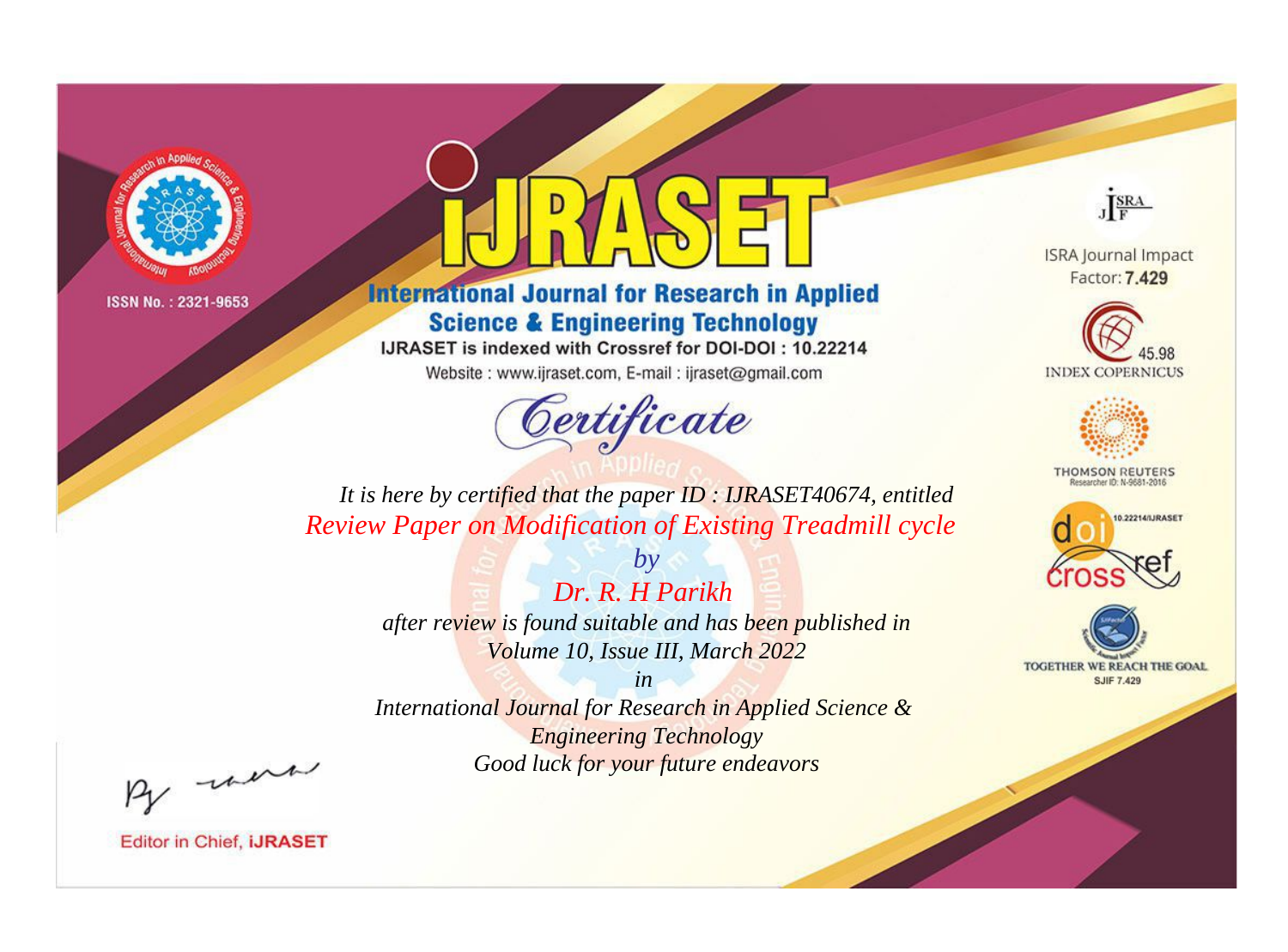

# **International Journal for Research in Applied Science & Engineering Technology**

IJRASET is indexed with Crossref for DOI-DOI: 10.22214

Website: www.ijraset.com, E-mail: ijraset@gmail.com



JERA

**ISRA Journal Impact** Factor: 7.429





**THOMSON REUTERS** 



TOGETHER WE REACH THE GOAL **SJIF 7.429** 

*It is here by certified that the paper ID : IJRASET40674, entitled Review Paper on Modification of Existing Treadmill cycle*

> *by Pranay Ghodeswar after review is found suitable and has been published in Volume 10, Issue III, March 2022*

> > *in*

*International Journal for Research in Applied Science & Engineering Technology Good luck for your future endeavors*

By morn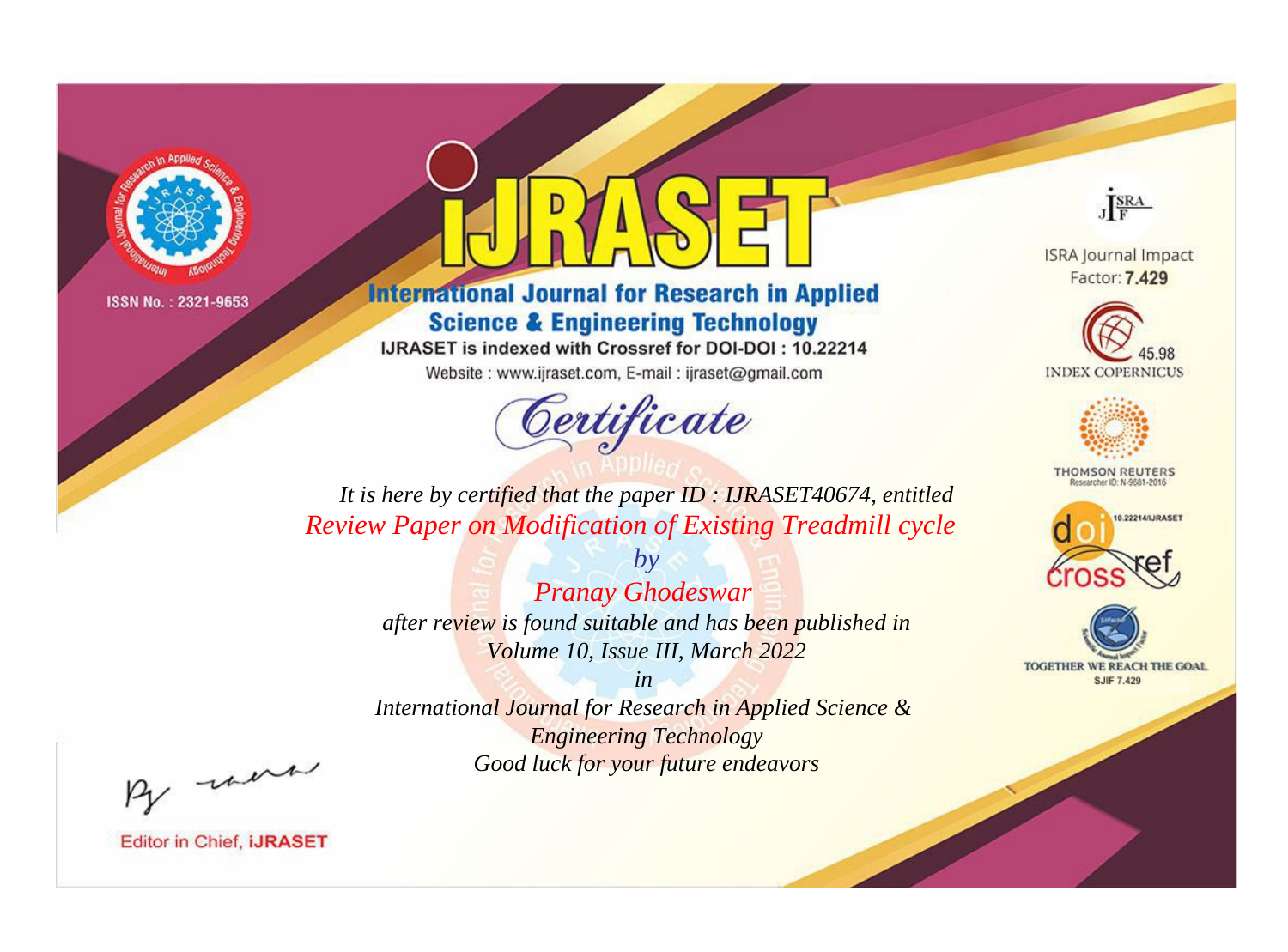

# **International Journal for Research in Applied Science & Engineering Technology**

IJRASET is indexed with Crossref for DOI-DOI: 10.22214

Website: www.ijraset.com, E-mail: ijraset@gmail.com



JERA

**ISRA Journal Impact** Factor: 7.429





**THOMSON REUTERS** 



TOGETHER WE REACH THE GOAL **SJIF 7.429** 

*It is here by certified that the paper ID : IJRASET40674, entitled Review Paper on Modification of Existing Treadmill cycle*

> *Akansha Ganvir after review is found suitable and has been published in Volume 10, Issue III, March 2022*

*by*

*in* 

*International Journal for Research in Applied Science & Engineering Technology Good luck for your future endeavors*

By morn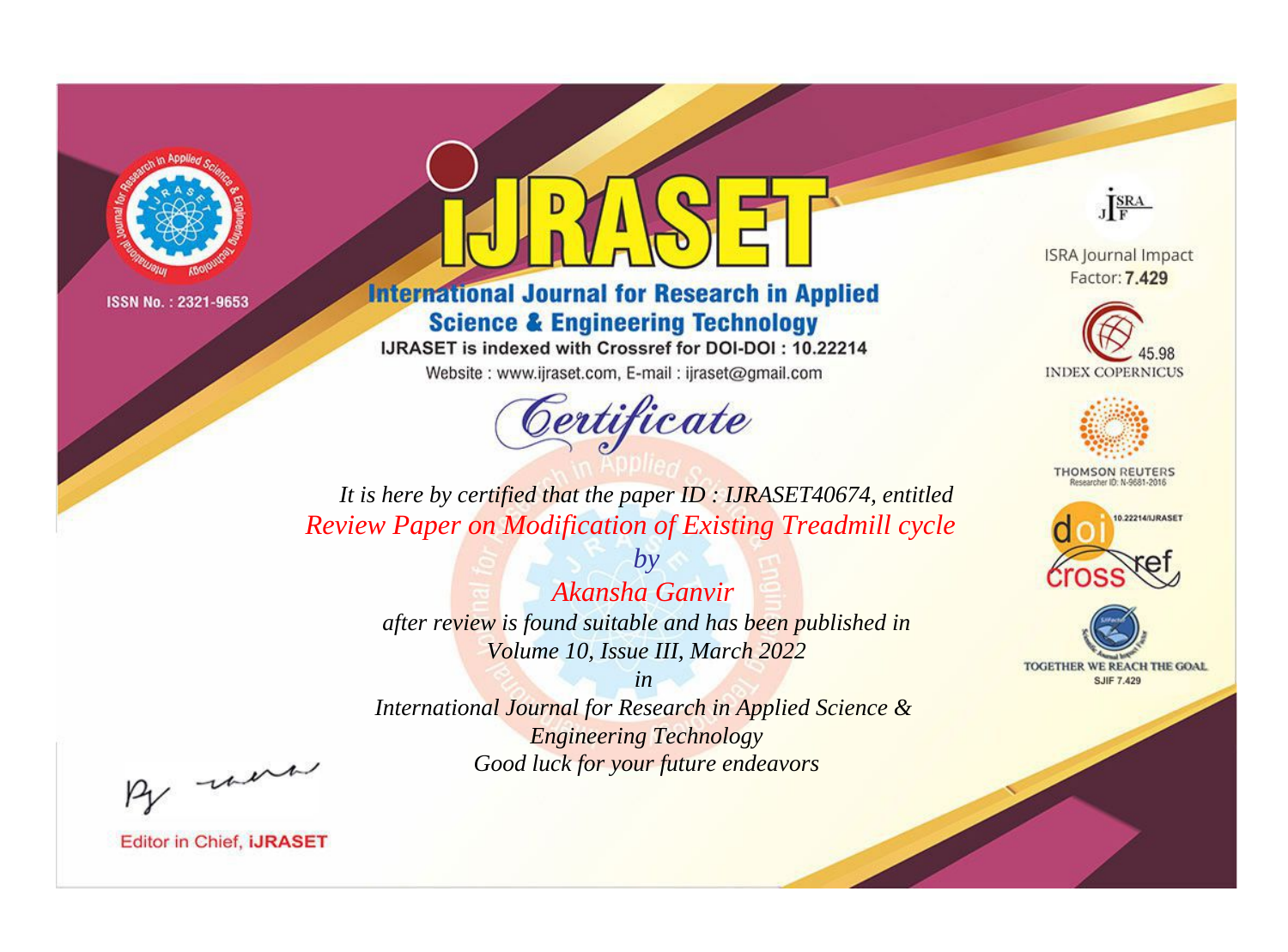

# **International Journal for Research in Applied Science & Engineering Technology**

IJRASET is indexed with Crossref for DOI-DOI: 10.22214

Website: www.ijraset.com, E-mail: ijraset@gmail.com



JERA

**ISRA Journal Impact** Factor: 7.429





**THOMSON REUTERS** 



TOGETHER WE REACH THE GOAL **SJIF 7.429** 

*It is here by certified that the paper ID : IJRASET40674, entitled Review Paper on Modification of Existing Treadmill cycle*

> *by Rupal Sukhadeve after review is found suitable and has been published in Volume 10, Issue III, March 2022*

> > *in*

*International Journal for Research in Applied Science & Engineering Technology Good luck for your future endeavors*

By morn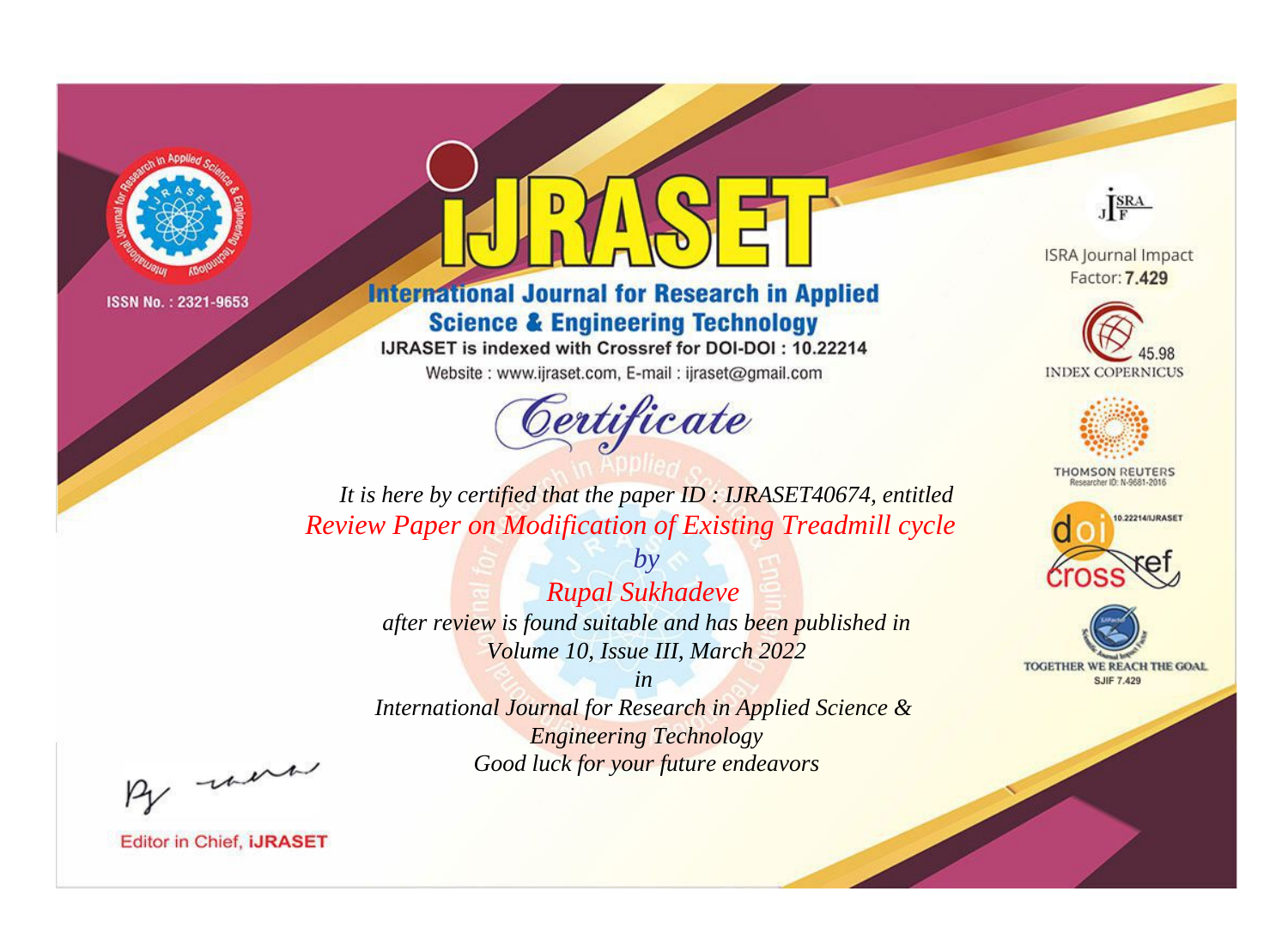

# **International Journal for Research in Applied Science & Engineering Technology**

IJRASET is indexed with Crossref for DOI-DOI: 10.22214

Website: www.ijraset.com, E-mail: ijraset@gmail.com



JERA

**ISRA Journal Impact** Factor: 7.429





**THOMSON REUTERS** 



TOGETHER WE REACH THE GOAL **SJIF 7.429** 

It is here by certified that the paper ID: IJRASET40674, entitled Review Paper on Modification of Existing Treadmill cycle

> **Nitesh Gaurkar** after review is found suitable and has been published in Volume 10, Issue III, March 2022

 $b\nu$ 

 $in$ International Journal for Research in Applied Science & **Engineering Technology** Good luck for your future endeavors

By morn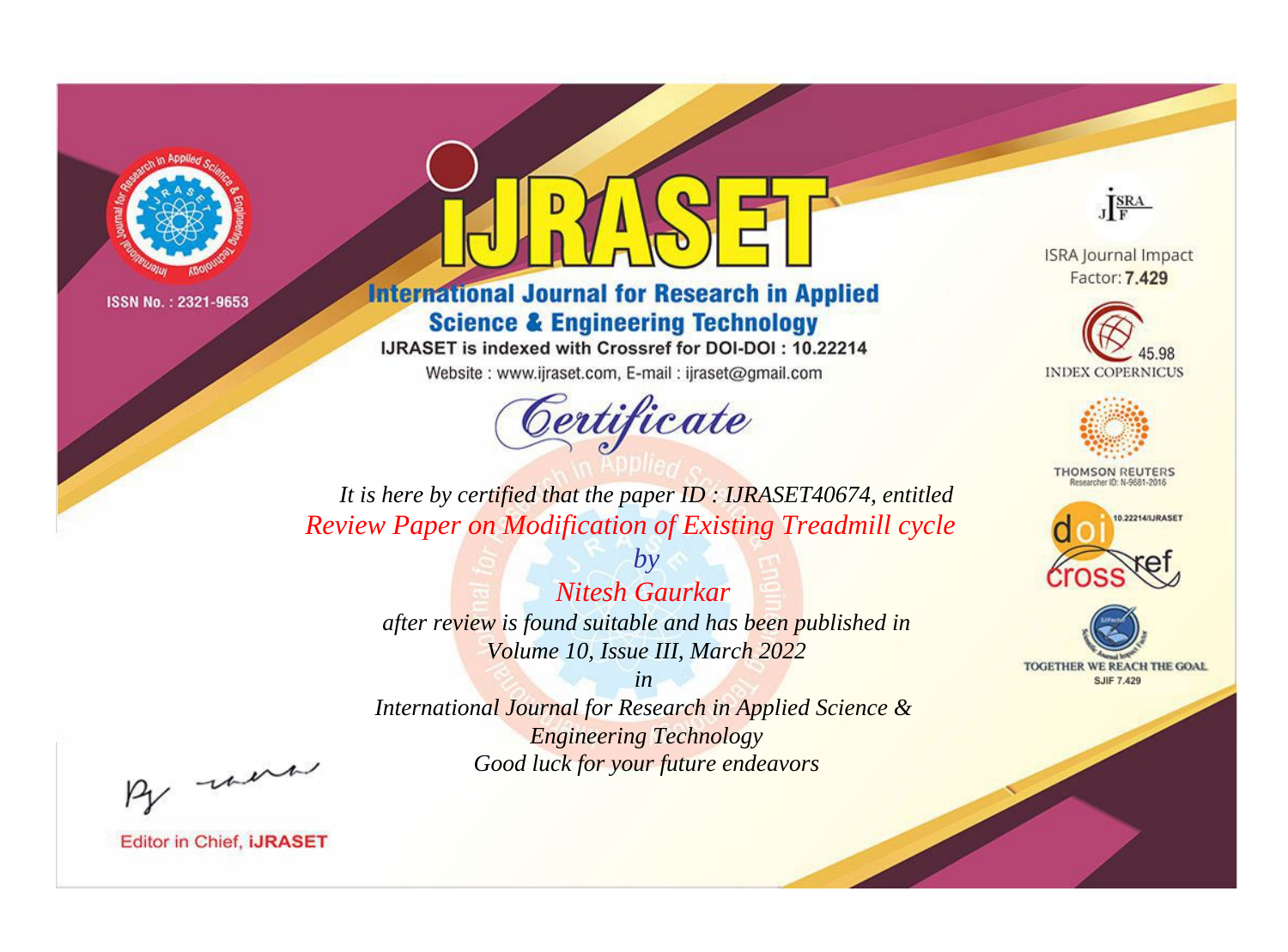

# **International Journal for Research in Applied Science & Engineering Technology**

IJRASET is indexed with Crossref for DOI-DOI: 10.22214

Website: www.ijraset.com, E-mail: ijraset@gmail.com



JERA

**ISRA Journal Impact** Factor: 7.429





**THOMSON REUTERS** 



TOGETHER WE REACH THE GOAL **SJIF 7.429** 

It is here by certified that the paper ID: IJRASET40674, entitled Review Paper on Modification of Existing Treadmill cycle

> $b\nu$ Shreyash Shendurkar after review is found suitable and has been published in Volume 10, Issue III, March 2022

> $in$ International Journal for Research in Applied Science & **Engineering Technology** Good luck for your future endeavors

By morn